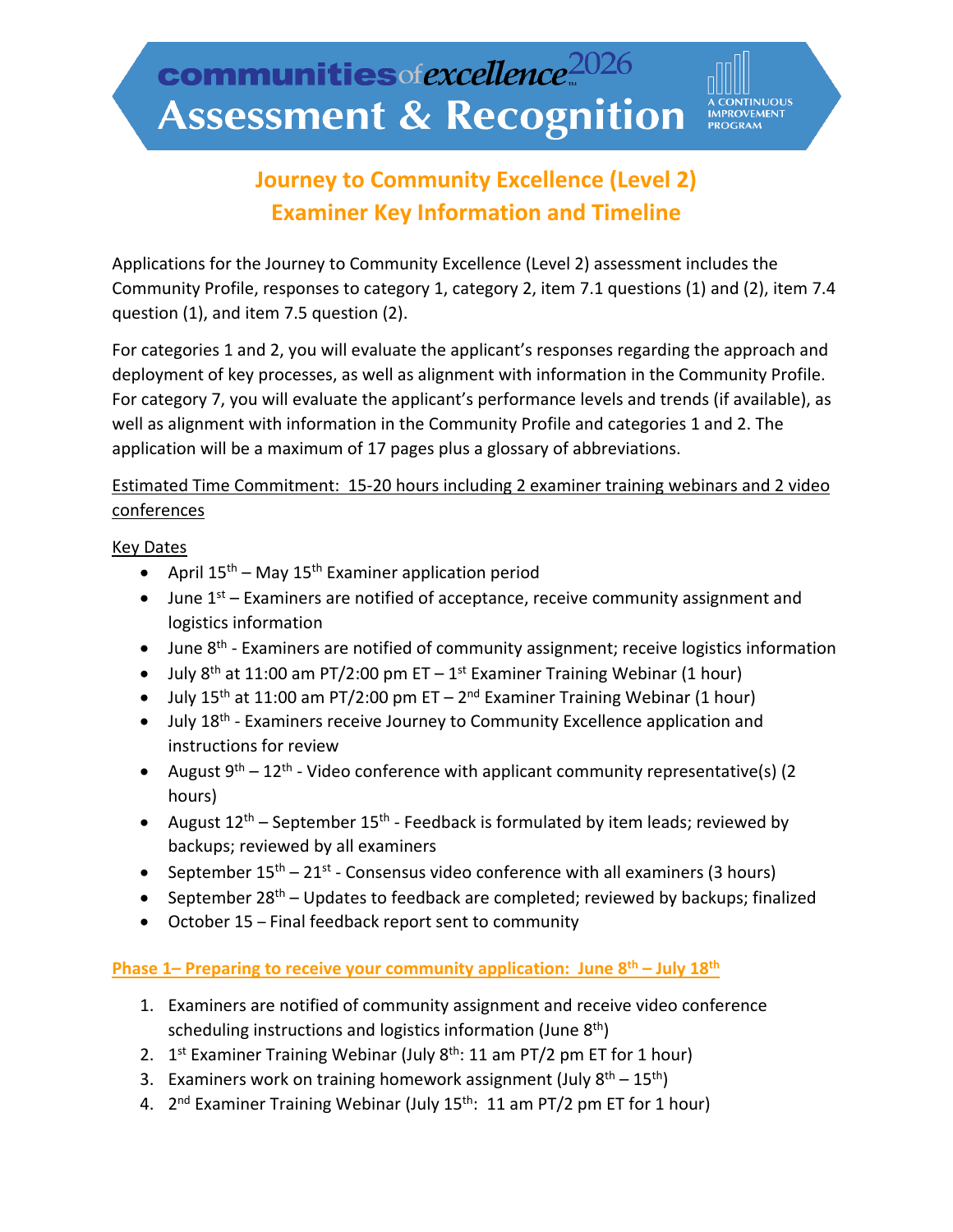5. Examiners review instructions and prepare for Independent Analysis (IA)

## **Phase 2 – Independent Analysis: July 18th – August 12th**

- 1. Receive the Application Community applications, instructions, and templates are sent to examiners on July 18<sup>th</sup>.
- 2. Prepare for Independent Analysis
	- a) Read the Communities of Excellence Framework in its entirety paying close attention to the Community Profile and Categories 1, 2, and 7. Read the notes for each item as well as the glossary of key terms.
	- b) Read the Community of Excellence application assigned including the glossary of abbreviations (if provided).
	- c) Use the box on page 1 of the Independent Analysis Template to note any preliminary themes or thoughts.
	- d) Receive Key Factors Worksheet from your team leader on July 20<sup>th</sup>.
- 3. Conduct an Independent Analysis –Capture what you think you know about the applicant's processes and results, and what more you need to know using the Analysis Review Worksheet on the Independent Analysis Template. Do the following for each item (1.1, 1.2, 2.1, 2.2, 7.1(1), (2), 7.4(1), 7.5(2)).
	- a) Read the item in the COE Framework.
	- b) Choose 4–6 key factors for the item and write them in the appropriate box.
	- c) Analyze the application with an eye on key factors, framework questions, and ADLI or LeTCI.
	- d) On the Analysis Review Worksheet on the Independent Analysis Template, write down your observations for that item based on the key factors, framework questions, and ADLI or LeTCI. See the template for examples. (Do not select, write, or prioritize strengths and OFIs at this time.)
	- e) Based on your observations, write down potential questions for the applicant. For each item, limit your potential questions to the 2-3 most critical.
	- f) Complete independent analysis for  $all$  items by August  $1<sup>st</sup>$ .
	- g) Your team leader will then compile the final list of questions to send to applicant by August 5<sup>th</sup>.
- 4. Receive item lead assignments from your team leader by August 5<sup>th</sup>.
- 5. Participate in video conference with examiner team and applicant community representative(s) to discuss questions (August  $9<sup>th</sup> - 12<sup>th</sup>$  for 2 hours).

### **Phase 3 – Feedback Formulation: August 13th – September 14th**

- 1. Feedback Formulation Re-read the application and use the Feedback Template for your assigned items.
	- a) For the Community Profile (if assigned as lead), write up to 3 highlights and three considerations in total (NOT for each Profile question).
	- b) For each item assigned, write 1-6 findings, as appropriate for the amount of information in the application and the maturity level of the applicant. See the examples in categories 1, 2, and 7 in the Feedback Template.